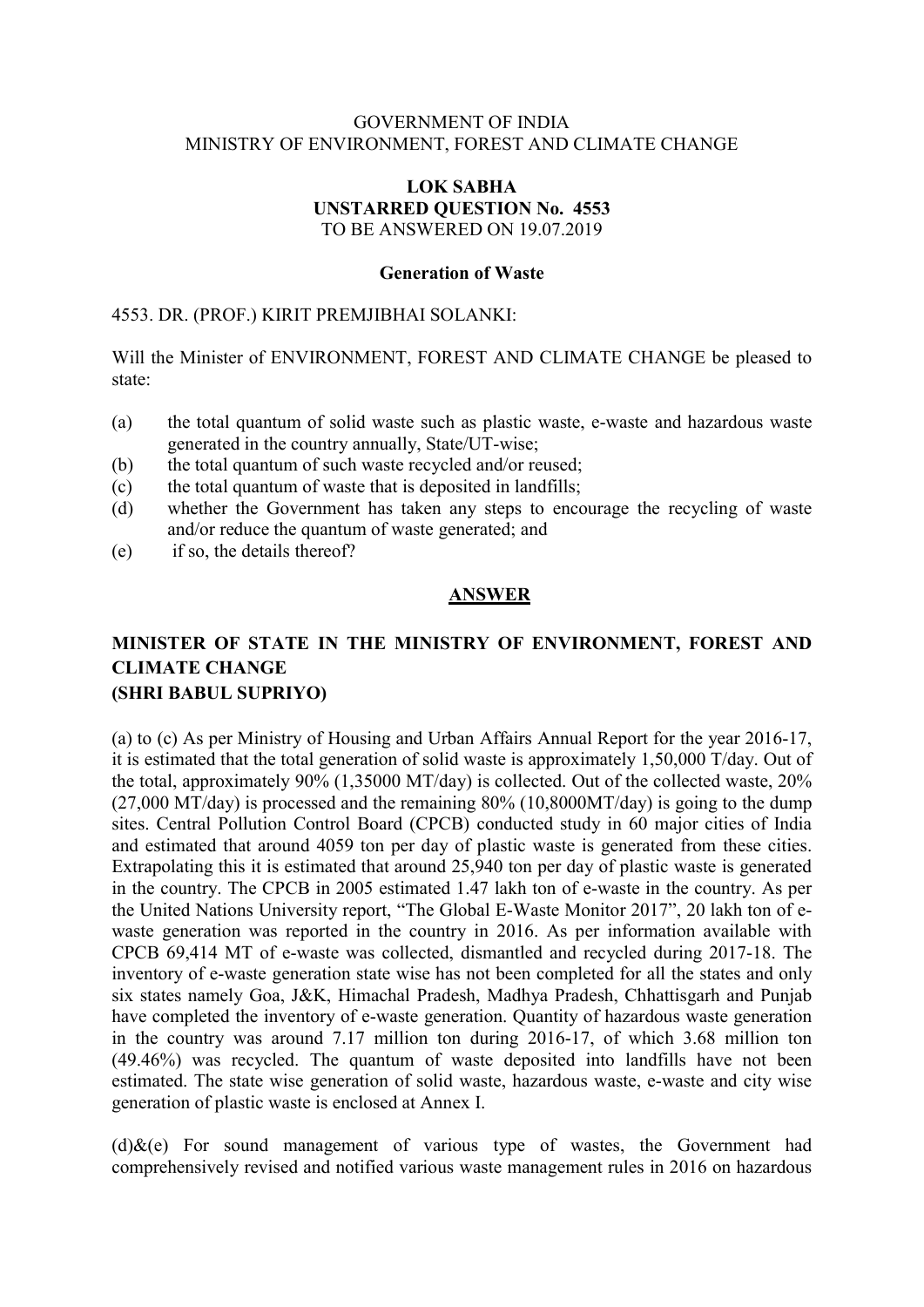waste, E-waste, solid waste, plastic waste, construction & demolition waste and bio-medical waste. The rules emphasize on recycling and material recovery and provide for technological options for management of such wastes. The recycler/ operator/ generator may opt for any recycling/ resource recovery technological options, after due evaluation by prescribed authorities viz. State Pollution Control Boards/Committees, Central Pollution Control Board, Local Bodies.

CPCB has published guidelines for environmentally sound recycling of commonly recyclable hazardous wastes (such as used/waste oil, zinc dross, copper dross, used lead acid battery, etc. CPCB has prepared 52 Standard Operating Procedures (SOPs) for utilization of 40 different types of hazardous wastes after conducting trial runs.

The CPCB in its guidelines for collection, segregation & disposal of plastic waste has prescribed for technological solutions including utilization of plastic waste in road construction, co-processing in cement kilns, conversion of plastic waste into refused derived fuel (RDF) and disposal of plastic waste through Plasma Pyrolysis Technology. Similarly, the Biomedical Medical Waste Management Rules, 2016 prescribe segregation, collection, pretreatment followed by channelization of waste plastic, glass and metals to authorized recyclers as well as disposal of infectious incinerable bio-medical waste through incineration.

Further, the Ministry of Electronics and Information Technology (MeitY) is undertaking research and development projects for e-waste recycling/recovery and has set up the following demonstration/ pilot projects:

- Demonstration plant at Bangalore on "Environmentally Sound Methods for Recovery of Metals from Printed Circuit Boards (PCBs) – Phase II" operated by Centre for Materials for Electronics Technology (C-MET), Hyderabad and E-Parisara, Bengaluru.
- Pilot plant at National Metallurgical Laboratory (NML), Jamshedpur involving physical separation and chemical leaching methods for recycling/recovery of electronic waste;
- Demonstration plant at Central Institute of Plastics Engineering & Technology (CIPET), Bhubaneswar on converting plastics from e-waste to virgin master batch for use in value added products. The process is capable of converting about 76% of waste plastic into master batch.

\*\*\*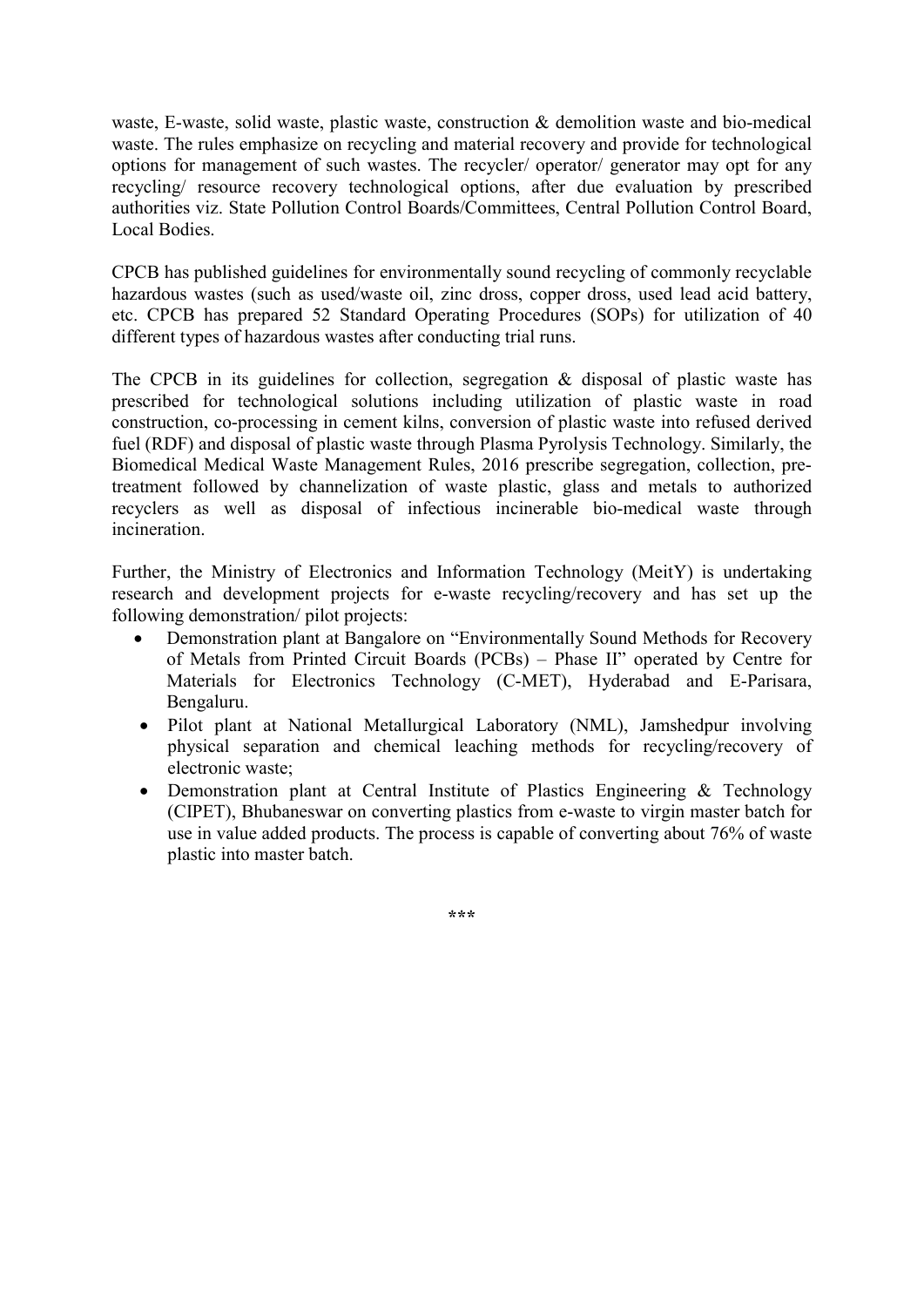### Annex I

### 1. State/UT-wise Status of Solid Waste Generated and Processed up to November 2018

| SI.               | State/ UT            | <b>Total Waste Generation</b> | <b>Total Waste Processing</b> |
|-------------------|----------------------|-------------------------------|-------------------------------|
| No.               |                      | (MTPA)                        | (%)                           |
| 1.                | Andhra Pradesh       | 2,330,160                     | 29%                           |
| 2.                | Andaman & Nicobar    | 36,500                        | 52%                           |
|                   | Islands              |                               |                               |
| 3.                | Arunachal Pradesh    | 66,065                        | 20%                           |
| 4.                | Assam                | 413,910                       | 35%                           |
| 5.                | Bihar                | 828,915                       | 43%                           |
| 6.                | Chandigarh UT        | 172,280                       | 85%                           |
| 7.                | Chhattisgarh         | 601,885                       | 84%                           |
| 8.                | Daman & Diu          | 11,680                        | 65%                           |
| 9.                | Dadra & Nagar Haveli | 12,775                        | $0\%$                         |
| 10.               | NCT of Delhi         | 3,832,500                     | 55%                           |
| 11.               | Goa                  | 94,900                        | 65%                           |
| 12.               | Gujarat              | 3,702,925                     | 57%                           |
| $\overline{13}$ . | Haryana              | 1,647,610                     | 17%                           |
| 14.               | Himachal Pradesh     | 124,830                       | 40%                           |
| $\overline{15}$   | Jammu & Kashmir      | 501,510                       | 8%                            |
| 16.               | Jharkhand            | 849,335                       | 42%                           |
| 17.               | Karnataka            | 3,650,000                     | 32%                           |
| 18.               | Kerala               | 227,760                       | 60%                           |
| 19.               | Madhya Pradesh       | 2,344,760                     | 65%                           |
| 20.               | Maharashtra          | 8,238,050                     | 44%                           |
| 21.               | Manipur              | 64,240                        | 50%                           |
| 22.               | Meghalaya            | 97,820                        | 58%                           |
| $\overline{23}$ . | Mizoram              | 73,365                        | 4%                            |
| 24.               | Nagaland             | 124,830                       | 52%                           |
| $\overline{25}$   | Odisha               | 992,800                       | 12%                           |
| $\overline{26}$ . | Puduchery UT         | 127,750                       | 10%                           |
| $\overline{27}$ . | Punjab               | 1,496,500                     | 33%                           |
| 28.               | Rajasthan            | 2,372,500                     | 55%                           |
| 29.               | Sikkim               | 32,485                        | 66%                           |
| $\overline{30}$ . | Tamil Nadu           | 5,601,655                     | 55%                           |
| 31.               | Telangana            | 2,690,415                     | 73%                           |
| $\overline{32}$ . | Tripura              | 153,300                       | 45%                           |
| 33.               | <b>Uttar Pradesh</b> | 6,132,000                     | 57%                           |
| 34.               | Uttarakhand          | 513,190                       | 38%                           |
| $\overline{35}$ . | West Bengal          | 2,810,500                     | 5%                            |
|                   | <b>Total/Average</b> | 52,971,720                    | 46.03%                        |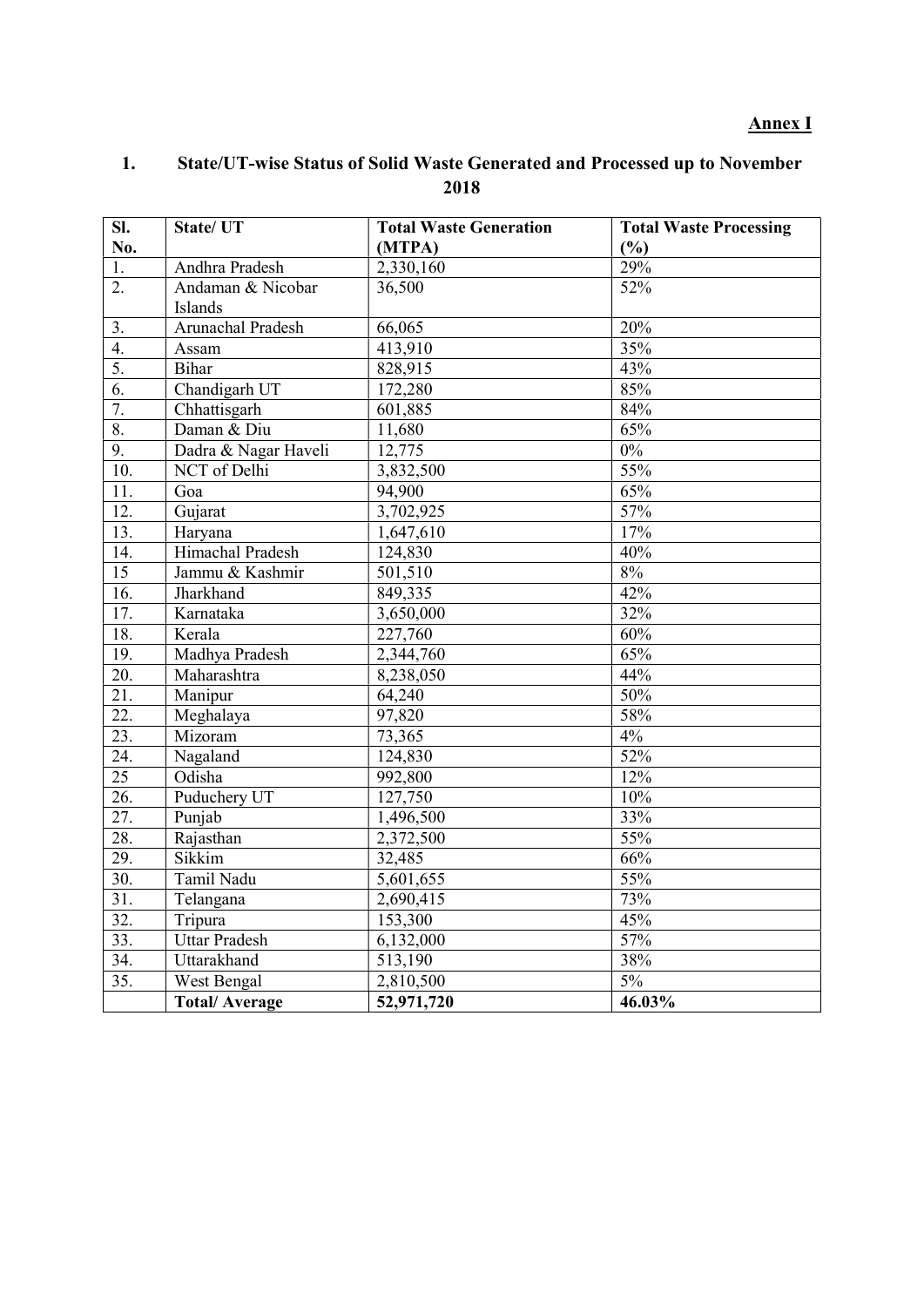| S. No. | <b>Name of City</b> | <b>Total</b>            | <b>Plastic Waste</b>             | <b>Plastic Waste</b> |
|--------|---------------------|-------------------------|----------------------------------|----------------------|
|        |                     | Municipal               | (Percentage of                   | (Tonnes/day)         |
|        |                     | <b>Solid Waste</b>      | <b>Municipal Solid</b><br>Waste) |                      |
|        |                     | (Tonnes/day)<br>2010-11 | 2010-11                          | 2010-11              |
| 1.     | Kavaratti           | $\overline{2}$          | 12.09                            | 0.24                 |
| 2.     | Dwarka              | 18                      | 8.08                             | 1.45                 |
| 3.     | Daman               | 25                      | 4.64                             | 1.16                 |
| 4.     | Panjim              | 25                      | 4.47                             | 1.12                 |
| 5.     | Gangtok             | 26                      | 8.95                             | 2.33                 |
| 6.     | Jamshedpur          | 28                      | 3.36                             | 0.94                 |
| 7.     | Silvassa            | 35                      | 6.11                             | 2.14                 |
| 8.     | Port Blair          | 45                      | 10.07                            | 4.53                 |
| 9.     | Kohima              | 45                      | 5.01                             | 2.26                 |
| 10.    | Shimla              | 50                      | 4.45                             | 2.23                 |
| 11.    | Meerut              | 52                      | 6.42                             | 3.34                 |
| 12.    | Gandhinagar         | 97                      | 4.81                             | 4.66                 |
| 13.    | Shillong            | 97                      | 5.44                             | 5.27                 |
| 14.    | Itanagar            | 102                     | 5.35                             | 5.46                 |
| 15.    | Agartala            | 102                     | 5.71                             | 5.83                 |
| 16.    | Aizwal              | 107                     | 7.95                             | 8.50                 |
| 17.    | Imphal              | 120                     | 5.13                             | 6.16                 |
| 18     | Ranchi              | 140                     | 5.92                             | 8.29                 |
| 19.    | Kochi               | 150                     | 6.29                             | 9.43                 |
| 20.    | Dhanbad             | 150                     | 5.02                             | 7.52                 |
| 21.    | Guwahati            | 204                     | 5.04                             | 10.27                |
| 22.    | Asansol             | 210                     | 6.01                             | 12.62                |
| 23.    | Dehradun            | 220                     | 6.67                             | 14.66                |
| 24.    | Patna               | 220                     | 5.73                             | 12.60                |
| 25.    | Raipur              | 224                     | 10.61                            | 23.76                |
| 26.    | Rajkot              | 230                     | 6.93                             | 15.93                |
| 27.    | Thiruvanandapuram   | 250                     | 6.02                             | 15.06                |
| 28.    | Pondicherry         | 250                     | 10.46                            | 26.15                |
| 29.    | Chandigarh          | 264                     | 3.10                             | 8.18                 |
| 30.    | Jammu               | 300                     | 7.23                             | 21.68                |
| 31.    | Jaipur              | 310                     | 5.03                             | 15.58                |
| 32.    | Vishakhapatnam      | 334                     | 9.03                             | 30.17                |
| 33.    | Nashik              | 350                     | 5.82                             | 20.38                |
| 34.    | Bhopal              | 350                     | 6.59                             | 23.08                |
| 35.    | Allahabad           | 350                     | 5.39                             | 18.86                |
| 36.    | Jabalpur            | 400                     | 5.18                             | 20.70                |
| 37.    | Bhubaneswar         | 400                     | 7.98                             | 31.92                |
| 38.    | Madurai             | 450                     | 5.06                             | 22.77                |
| 39.    | Varansi             | 450                     | 5.76                             | 25.92                |
| 40.    | Agra                | 520                     | 7.86                             | 40.89                |
| 41.    | Srinagar            | 550                     | 5.12                             | 28.14                |
| 42.    | Amritsar            | 550                     | 4.44                             | 24.42                |

# 2. Plastic Waste Generation in Sixty Major Cities of India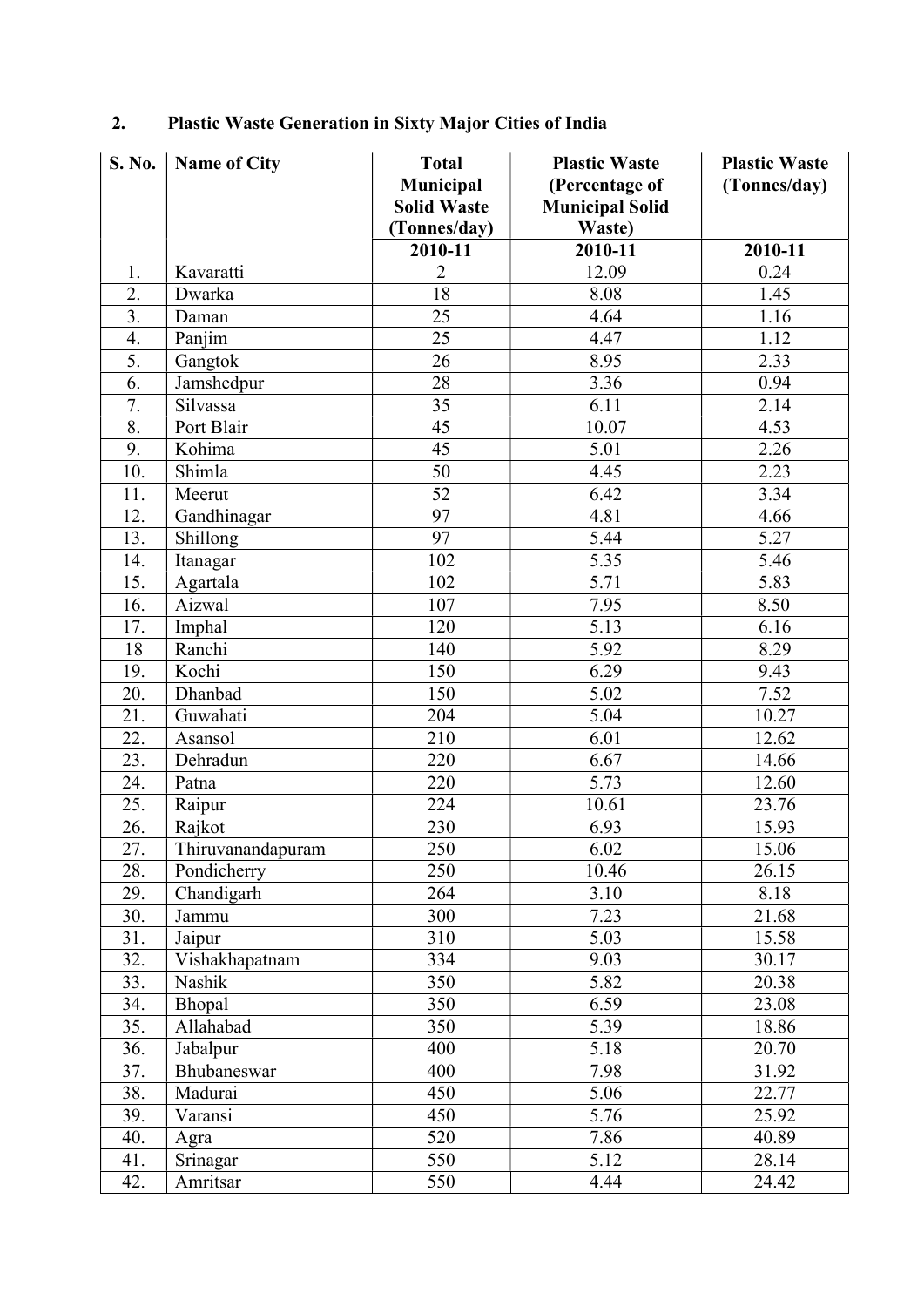| 43. | Vadodara              | 600   | 4.57  | 27.41   |
|-----|-----------------------|-------|-------|---------|
| 44. | Vijayawada            | 600   | 7.29  | 43.72   |
| 45. | Nagpur                | 650   | 7.07  | 45.96   |
| 46. | Coimbatore            | 700   | 9.47  | 66.31   |
| 47. | Faridabad             | 700   | 11.29 | 79.03   |
| 48. | Indore                | 720   | 8.81  | 63.40   |
| 49. | Ludhiana              | 850   | 5.96  | 50.68   |
| 50. | Surat                 | 1200  | 12.47 | 149.62  |
| 51. | Lucknow               | 1200  | 5.90  | 70.84   |
| 52. | Pune                  | 1300  | 7.80  | 101.35  |
| 53. | Kanpur                | 1600  | 6.67  | 106.66  |
| 54. | Ahmedabad             | 2300  | 10.50 | 241.50  |
| 55. | Kolkata               | 3670  | 11.60 | 425.72  |
| 56. | Bangalore             | 3700  | 8.48  | 313.87  |
| 57. | Hyderabad             | 4200  | 4.75  | 199.33  |
| 58. | Chennai               | 4500  | 9.54  | 429.39  |
| 59. | Mumbai                | 6500  | 6.28  | 408.27  |
| 60. | Delhi                 | 6800  | 10.14 | 689.52  |
|     | <b>Total MSW</b>      | 50592 |       |         |
|     | Average PW generation |       | 6.92  | 4059.18 |

# 3. Quantum of generation of e-waste in six states

| SI.            | <b>Year of</b>     | <b>State</b>    | <b>Estimated quantity of e- waste generation</b> |
|----------------|--------------------|-----------------|--------------------------------------------------|
| N <sub>0</sub> | <b>Information</b> |                 | (Ton per Annum)                                  |
|                | 2015               | Chhattisgarh    | 43431                                            |
| 2.             | 2012               | Goa             | 915                                              |
| 3.             | 2012               | Himachal        | 4749                                             |
| -4.            | 2012               | Jammu & Kashmir | 500                                              |
|                | 2014-2015          | Madhya Pradesh  | 2,20,700                                         |
| 6.             | 2012               | Punjab          | 12432                                            |

### 4. State-wise Hazardous Waste Generation (2016-17)

| S.             | State/UT          | <b>Quantity of Hazardous Waste</b> |
|----------------|-------------------|------------------------------------|
| No.            |                   | generation<br>(MTA)                |
|                | Andaman & Nicobar | Not Applicable                     |
| $\overline{2}$ | Andhra Pradesh    | 282266.4                           |
| 3              | Arunachal Pradesh | Information not available          |
| 4              | Assam             | 29434.64                           |
| 5              | Bihar             | 7629                               |
| 6              | Chandigarh        | 2846.892                           |
| ⇁              | Chhattisgarh      | 65186.14                           |